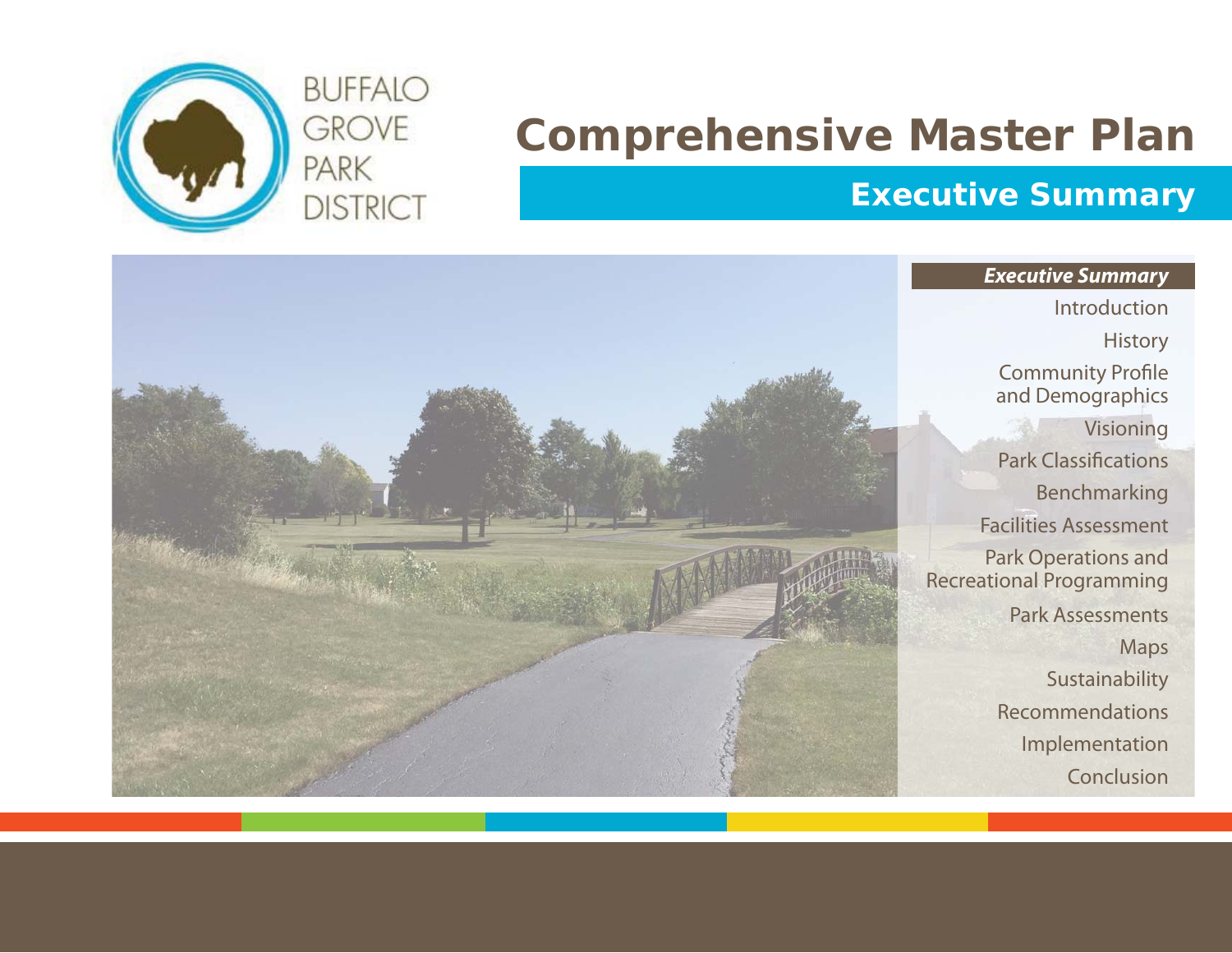

# Executive Summary

#### **OVERVIEW**

I

Buffalo Grove Park District (BGPD) has worked collaboratively with Planning Resources Inc. to develop a Comprehensive Master Plan. This plan will help guide the District in making better more-informed decisions for the future of the community. Buffalo Grove enjoys economic stability and offers its residents a plethora of green space, parkland, trails, golf courses and more. Parks and open spaces are one of the most visible elements of the District and can instill a strong sense of pride in the residents of the community. A great park district lets citizens, visitors, and staff know that the leadership of the District is interested in providing the best for its citizens. The leadership of the BGPD has long been recognized for its great teamwork, excellent work ethic, and overall concern for its residents. The District recognizes that recreation plays a critical role in the quality of life for the residents of Buffalo Grove. They also believe that a strong park district promotes multi-generational recreation, activities and trail systems which provide healthier environments, improves well-being of young and old, and reduces the potential for crime in the community.

The purpose of this Comprehensive Master Plan is to provide an assessment of the current system, to allow the citizens and other focus groups to voice their opinions regarding their desires and concerns about the District,

and to provide a set of recommendations and priorities that will guide the District in shaping its future.

## Methodology

The planning process for the Comprehensive Master Plan was guided by the BGPD Executive Director, the elected Park Board, the staff and the public via an input and engagement process. District representatives met with the PRI Team and provided input throughout the plan development. This collaborative effort fully engaged the consultant's expertise and incorporated local knowledge and institutional history.

Buffalo Grove Park District Master Plan 1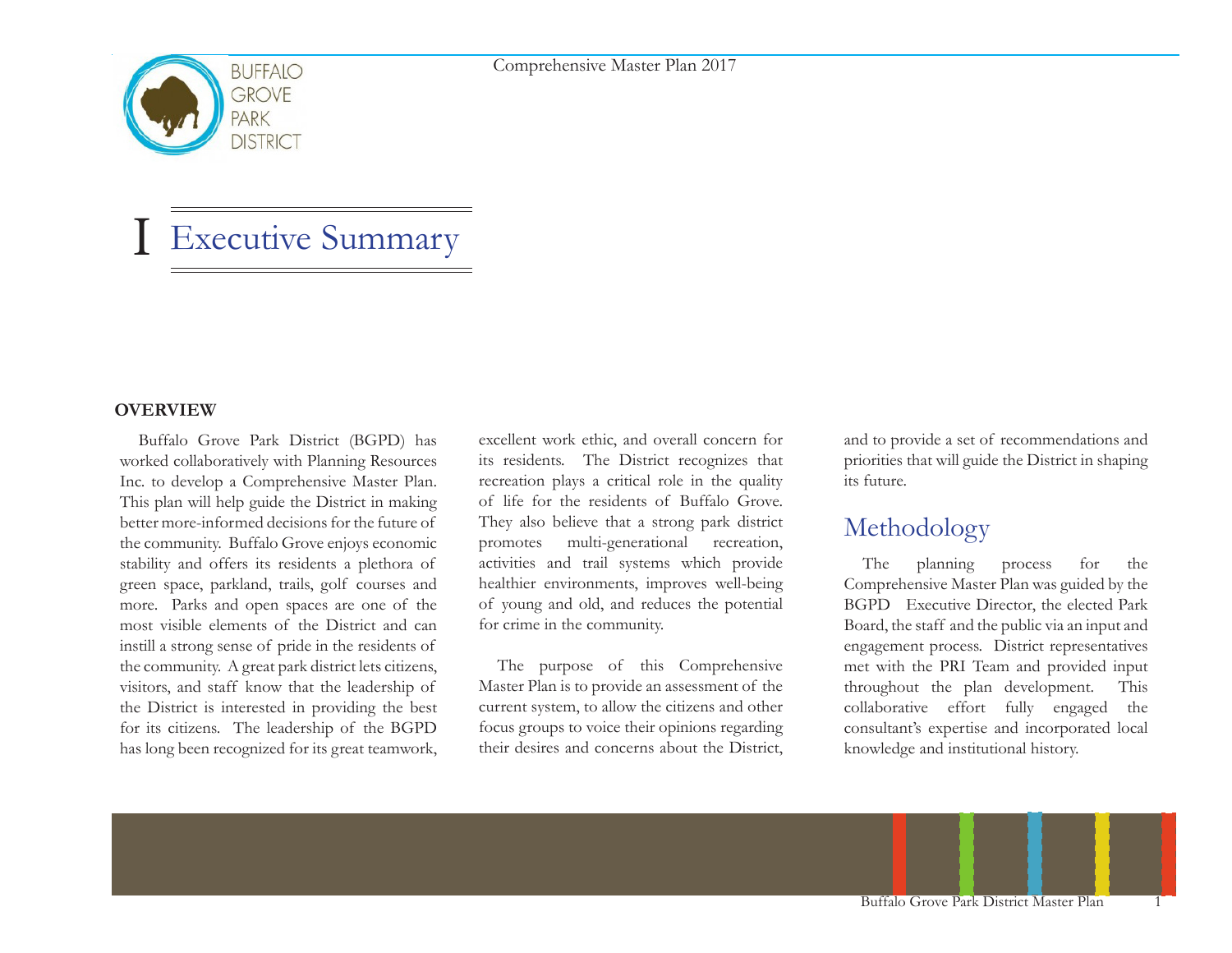Recommendations are the blueprint for action and are key components of the master planning process. The master planning recommendations are shaped by public input, facility assessments, and sound park and recreation planning practices. Based on the research, analyses, visioning and evaluation that are completed, recommendations have been formulated that expand on the philosophies of the agency and provide direction for the Park District. The recommendations are expressed as short, mid and long-term action items that will work toward realization of BGPD's long-term goals. Over the next 3 to 5 years, many influences will have an impact on the success of this plan. Funding availability, staff resources, and political and community support will play roles in this implementation process. BGPD residents recognize the many benefits of parks, trails and recreation facilities that have been built upon the District's long-standing tradition of providing parks and conserving open spaces. Parks, trails and recreation facilities support healthy lifestyles, protect ecosystem services, enhance economic activities and sustain a strong sense of community. The BGPD plays a critical role in leading the community into the future through its adopted mission and values. The vision of the District strengthens a high quality of life for the entire community and the Mission meets community needs by providing an interconnected system of parks, trails, recreation facilities, and natural areas that support environmental stewardship, diverse recreational opportunities and economic development.

#### **RECOMMENDATIONS COMPREHENSIVE MASTER PLAN**

The master plan involved a comprehensive, community-driven method that evaluated the current conditions of the BGPD open space and recreational facilities. The team evaluated not only the vision, mission, and goals, but the recommendations and other implementation tools as well. Community outreach was conducted to ensure a broad, effective and defensible public involvement process. This was integral to the development of the plan. The planning method also included an assessment of local and statewide recreational trends as a means to examine park and outdoor recreation user patterns and future demand for amenities and facilities.

#### **SITE INVENTORY AND ASSESSMENTS**

This section includes the assessments of each of the 51 park sites, facilities and buildings during an on-site evaluation of each property. Each park assessment includes an overall narrative of the site, discussions regarding individual amenities and features of each park, and photographs of the park's amenities. The assessment includes a summary of the recommendations based on our observations and discussions with maintenance staff and others. These recommendations incorporate feedback from the District's public engagement process both online and with focus groups as well as staff meetings and Board discussions.

2 Buffalo Grove Park District Master Plan